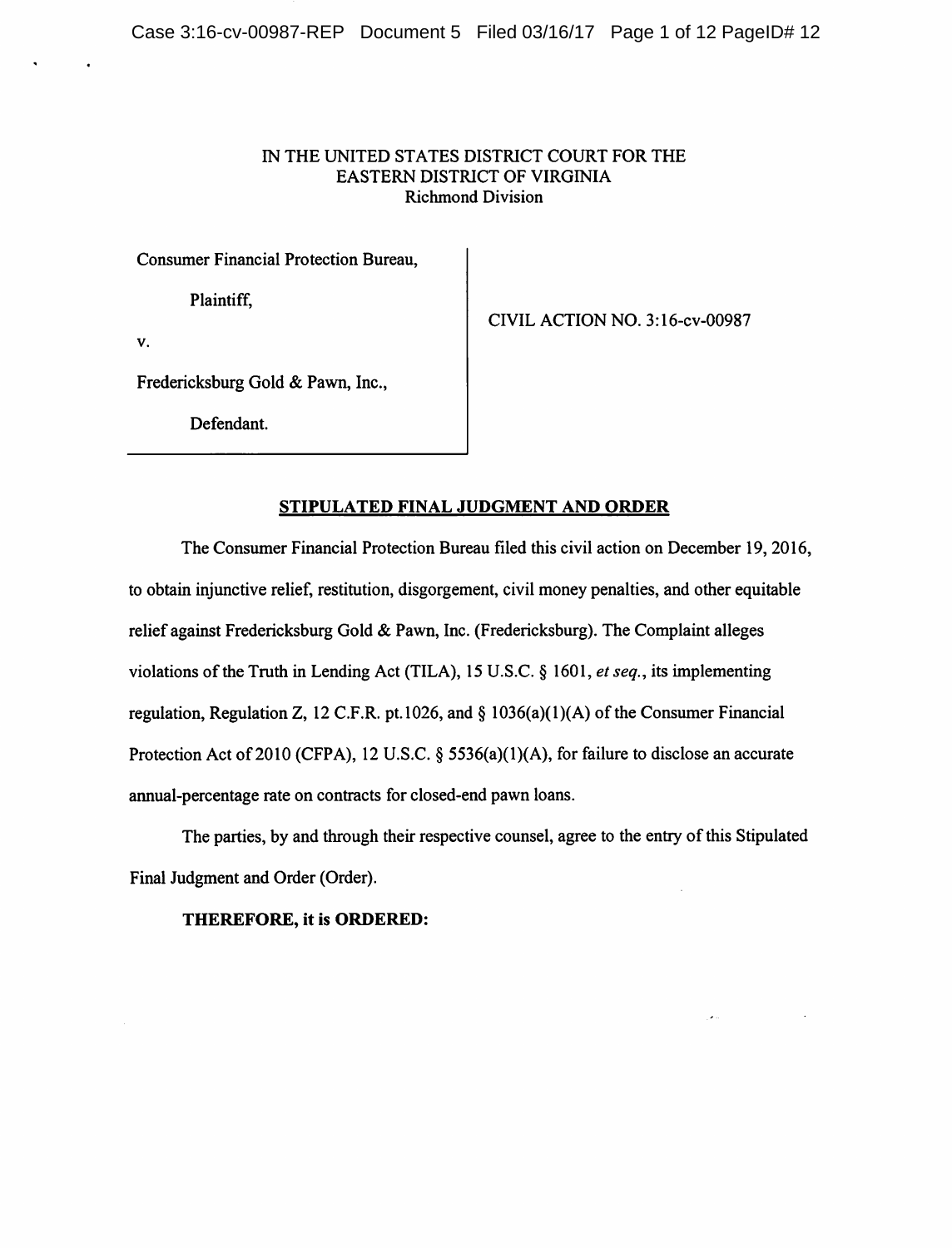## FINDINGS AND CONCLUSIONS

1. This Court has jurisdiction over the parties and the subject matter ofthis action, and venue is proper in this district.

2. The parties agree to entry of this Order, without adjudication of any issue of fact or law, to settle and resolve all matters in dispute arising from the conduct alleged in the Complaint to the Effective Date of this Order.

3. Defendant neither admits nor denies any allegations in the Complaint, except as specifically stated in this Order. For purposes of this Order, Defendant admits only those facts in the Complaint necessary to establish the Court's jurisdiction over Defendant and the subject matter of this action.

4. Defendant waives service under Rule 4(d) of the Federal Rules of Civil Procedure and waives all rights to seek judicial review or otherwise challenge or contest the validity of this Order.

5. The relief provided in this Order is appropriate and available under §§ 1054 and 1055 ofthe CFPA, 12 U.S.C. §§ 5564, 5565, and §§ 108 and 128 ofTILA, 15 U.S.C. §§ 1607, 1638.

6. Defendant waives any claim it may have under the Equal Access to Justice Act, 28 U.S.C. § 2412, concerning the prosecution of this action to the date of this Order.

7. Each party will bear its own costs and expenses, including, without limitation, attorneys' fees.

8. Entry of this Order is in the public interest.

 $\overline{2}$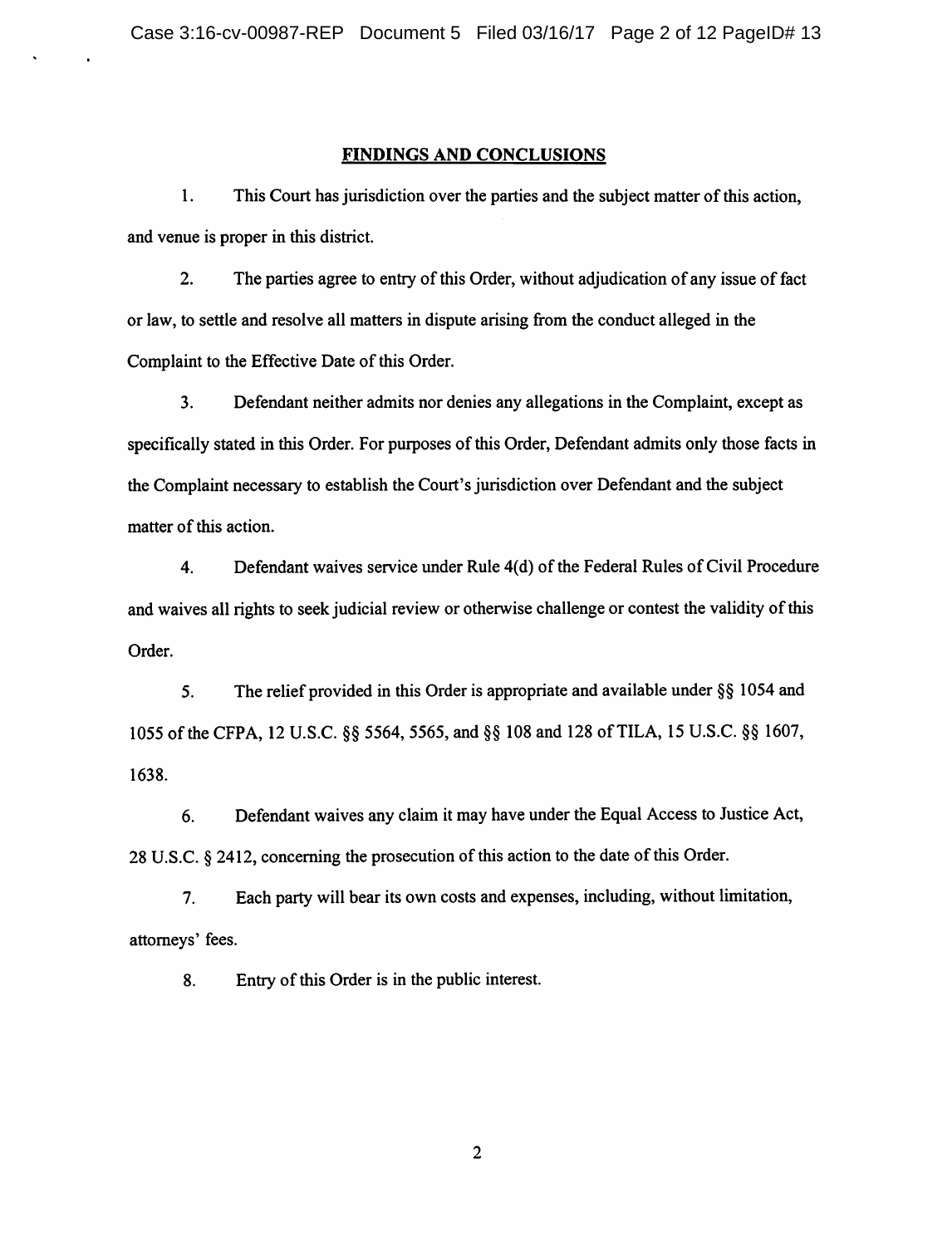#### DEFINITIONS

9. "Affected Consumers" means consumers who entered a contract for a pawn loan from Fredericksburg between January 1, 2013, and the date of this Order.

10. "APR" or "Annual Percentage Rate" means "a measure of the cost of credit, expressed as a yearly rate," as described in 12 C.F.R. § 1026.22(a)(1).

11. "Bureau" means the Consumer Financial Protection Bureau.

12. "Defendant" means Fredericksburg Gold & Pawn, Inc., and its successors and assigns.

13. "Effective Date" means the date this Order is entered.

14. "Enforcement Director" means the Assistant Director for the Office of Enforcement of the Consumer Financial Protection Bureau, or his or her delegee.

15. "Related Consumer Action" means a private action by or on behalfof one or more consumers or an enforcement action by another governmental agency brought against Fredericksburg based on substantially the same facts as described in the Complaint.

#### ORDER

#### A. Conduct Relief

16. Fredericksburg and its officers, agents, servants, employees, attorneys, and all other persons who are in active concert or participation with them and who have actual notice of this Order, whether acting directly or indirectly, may not violate and must take reasonable measures to ensure that its service providers, affiliates, and other agents do not violate TILA and Regulation Z, 15 U.S.C. § 1601, et seq., 12 C.F.R. pt. 1026. Fredericksburg, whether acting directly or indirectly, is permanently restrained from:

a. issuing consumer-finance contracts that disclose an incorrect APR; and

 $\mathbf{3}$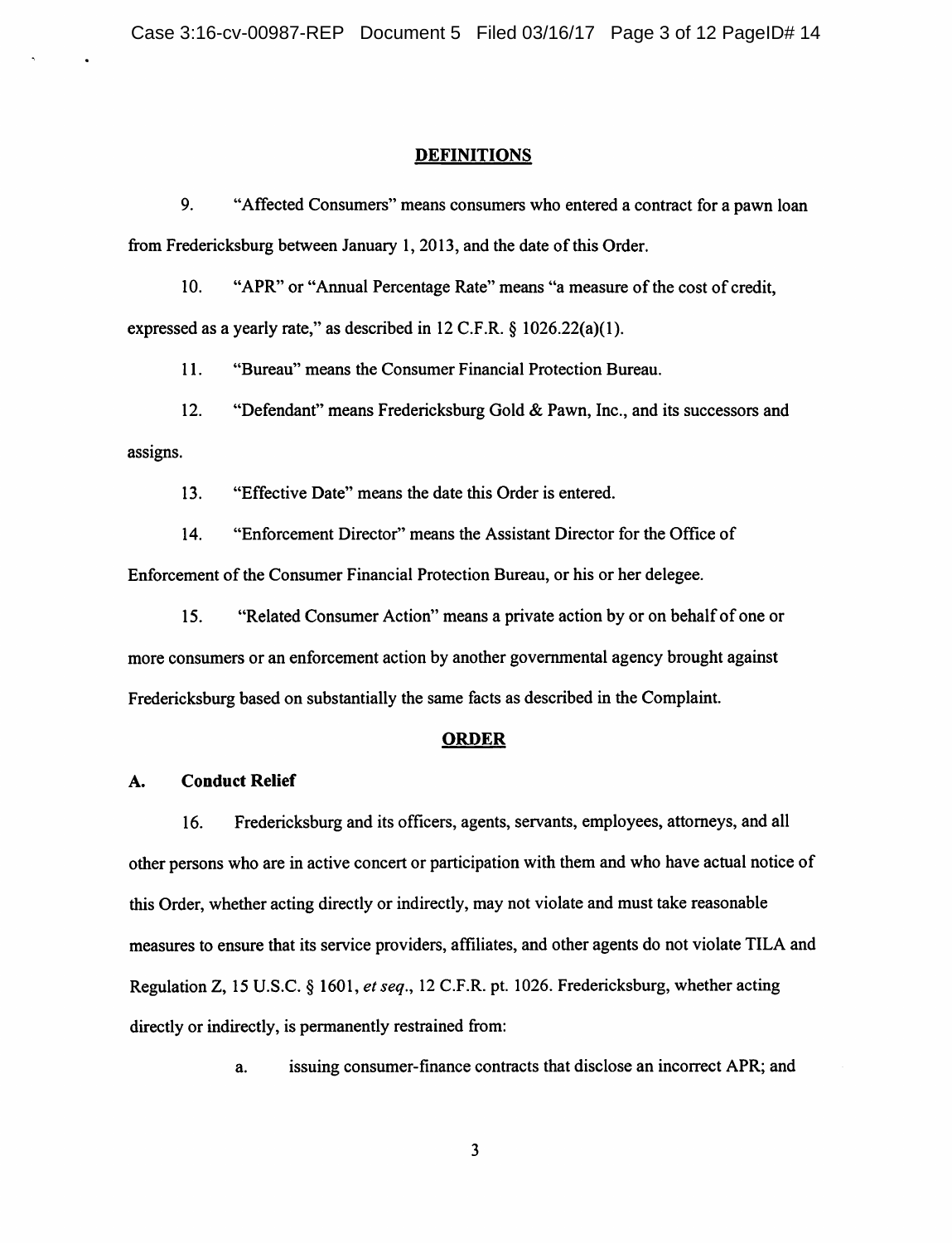b. issuing consumer-finance contracts that do not fully and accurately disclose all information required by TILA and Regulation Z in the manner required, 15 U.S.C. § 1601, et seq., 12 C.F.R. pt. 1026.

Nothing in this Order shall be read as an exception to this paragraph.

### B. Order to Pay Disgorgement

17. Judgment for monetary relief is hereby entered in favor of the Bureau and against Fredericksburg in the amount of \$24,570.08.

18. Fredericksburg is ordered to pay \$24,570.08 in two payments of \$12,285.04 each, the first within 60 calendar days of the Effective Date, and the second within 90 calendar days of the Effective Date, each in the form of a wire transfer to the Bureau or to such agent as the Bureau may direct, in accordance with wiring instructions to be provided by counsel for the Bureau. The Bureau will deposit the payments in the United States Treasury as disgorgement.

19. Fredericksburg must relinquishall dominion, control, and title to the funds paid to the fullest extent permitted by law, and no partof the funds maybe returned to Fredericksburg.

## C. Order to Pay Civil Money Penalties

20. Under  $\S$  1055(c) of the CFPA, 12 U.S.C.  $\S$  5565(c), taking into account the factors in 12 U.S.C. § 5565(c)(3), judgment for a civil penalty is entered against Fredericksburg in the amount of \$5,000.00.

21. This civil money penalty is imposed based on the alleged violations of law described in the Complaint.

22. Within fourteen calendar days of the Effective Date, Fredericksburg must pay the civil money penalty by wire transfer to the Bureau or to the Bureau's agent in compliance with the Bureau's wiring instructions. Fredericksburg mustrelinquish all dominion, control, and title

 $\overline{\mathbf{4}}$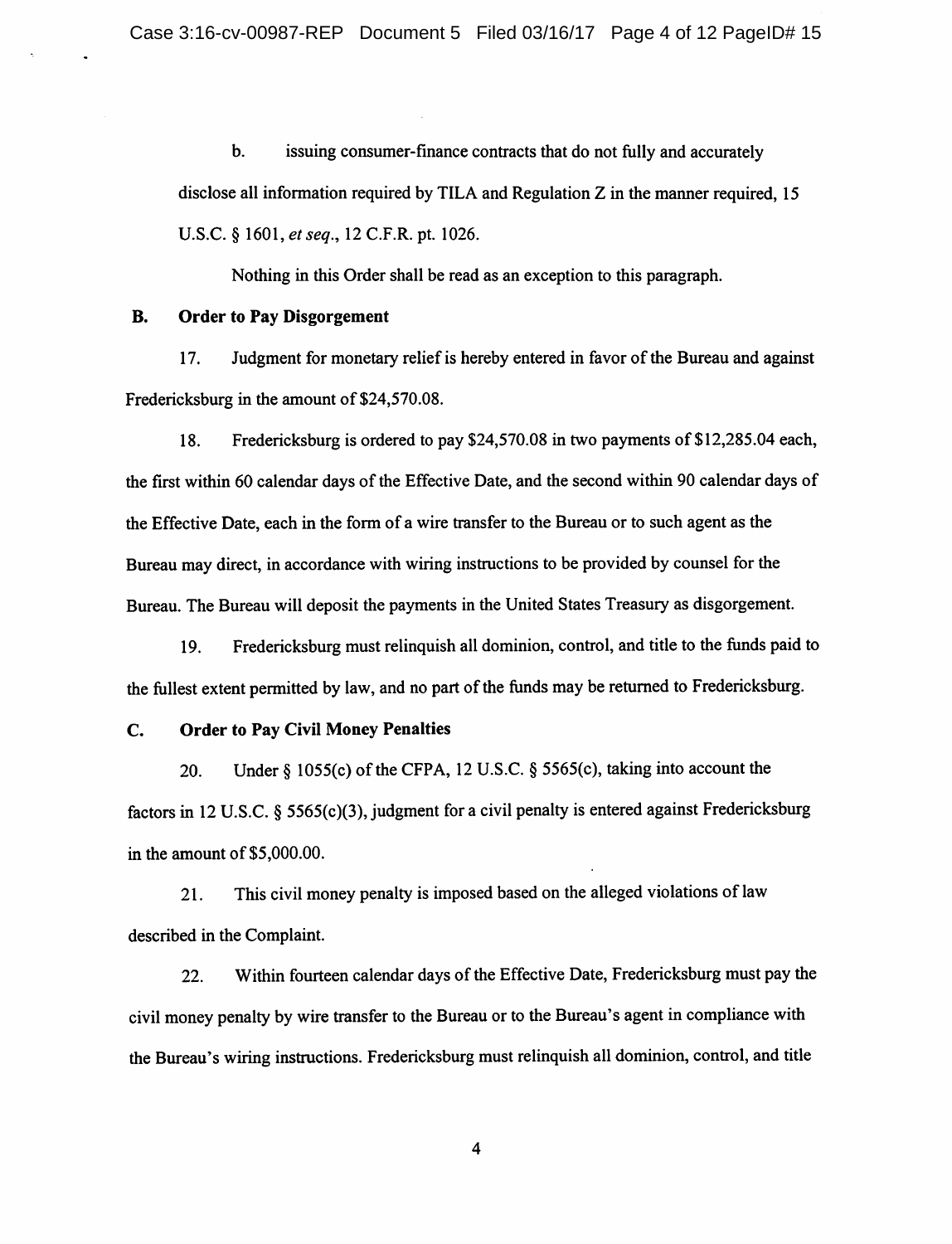to the funds paid to the fullest extent permitted by law, and no part of the funds may be returned to Fredericksburg.

23. The civil money penalty paid under this Order will be deposited in the Civil Penalty Fund of the Bureau pursuant to  $\S 1017(d)$  of the CFPA, 12 U.S.C.  $\S 5497(d)$ .

24. Fredericksburg must treat the civil money penalty paid under this Order as a penalty paid to the government for all purposes. Regardless of how the Bureau ultimately uses those funds, Fredericksburg may not:

a. claim, assert, or apply for a tax deduction, tax credit, or any other tax benefit for any civil money penalty paid under this Order; or

b. seek or accept, directly or indirectly, reimbursement or indemnification fromany source, including but not limited to payment underany insurance policy, for any civil money penalty paid under this Order.

25. To preserve the deterrent effect of the civil money penalty, in any Related Consumer Action, Fredericksburg may not argue that Fredericksburg is entitled to, nor may Fredericksburg benefit from, any offset or reduction of any compensatory monetary remedies imposed in the Related Consumer Action because of the civil money penalty paid in this action (Penalty Offset). If the court or tribunal in any Related Consumer Action grants a Penalty Offset, Fredericksburg must, within 30 calendar days after entry of a final order granting the Penalty Offset, notify the Bureau and pay the amount of the Penalty Offset to the United States Treasury. Such a payment will not be considered an additional civil money penalty and will not change the amount of the civil money penalty imposed in this action.

5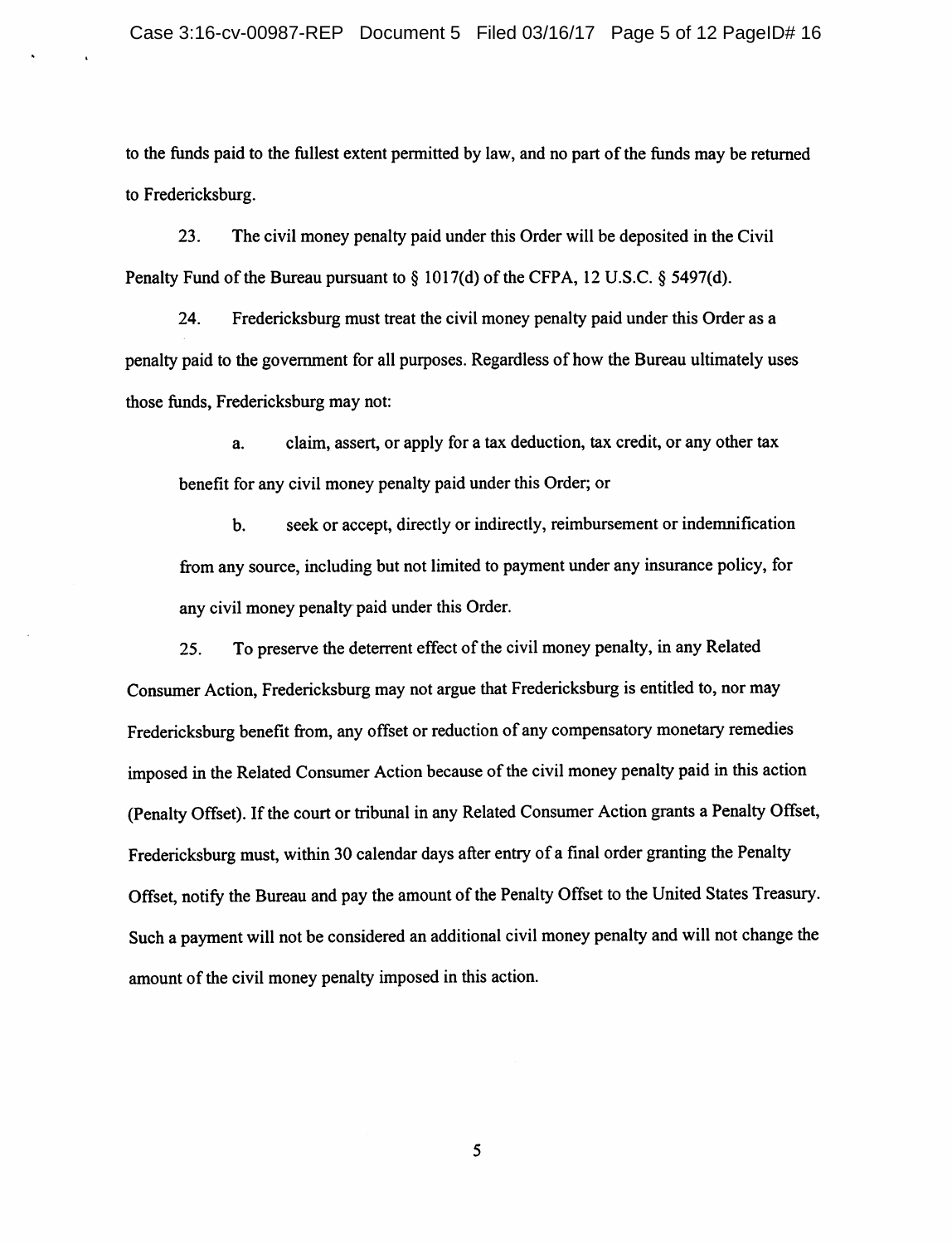### D. Default or Delinquency

26. In the event of any default on Fredericksburg's obligations to make payment to the Bureau under this Order, interest, computed under 28 U.S.C. § 1961, as amended, will accrue on any outstanding amount not paid from the date of default to the date of payment and will immediately become due and payable.

27. Under 31 U.S.C. § 7701, Fredericksburg must furnish to the Bureau its taxpayer identifying number, which may be used for purposes of collecting and reporting on any delinquent amount arising out of this Order.

#### E. Reporting Requirements

28. For five years from the Effective Date, Fredericksburg must notify the Bureau of any development that may affect compliance obligations arising under this Order, including, but not limited to: a dissolution, assignment, sale, merger, or other action that would result in the emergence of a successor company; the creation or dissolution of a subsidiary, parent, or affiliate that engages in any acts or practices subject to this Order; the filing of any bankruptcy or insolvency proceeding by or against Fredericksburg; or a change in Fredericksburg's name or address. Fredericksburg must provide this notice at least 30 days before the development or as soon as practicable after learning about the development, whichever is sooner.

29. Within21 days of the Effective Date, Fredericksburg must designate and provide to the Bureau at least one telephone number and an email, physical, and postal address as points of contact that the Bureau may use to communicate with Fredericksburg.

30. Within 90 days of the Effective Date, and again one year after the Effective Date, Fredericksburg must submit to the Enforcement Director an accurate written complianceprogress report (Compliance Report), that, at a minimum:

6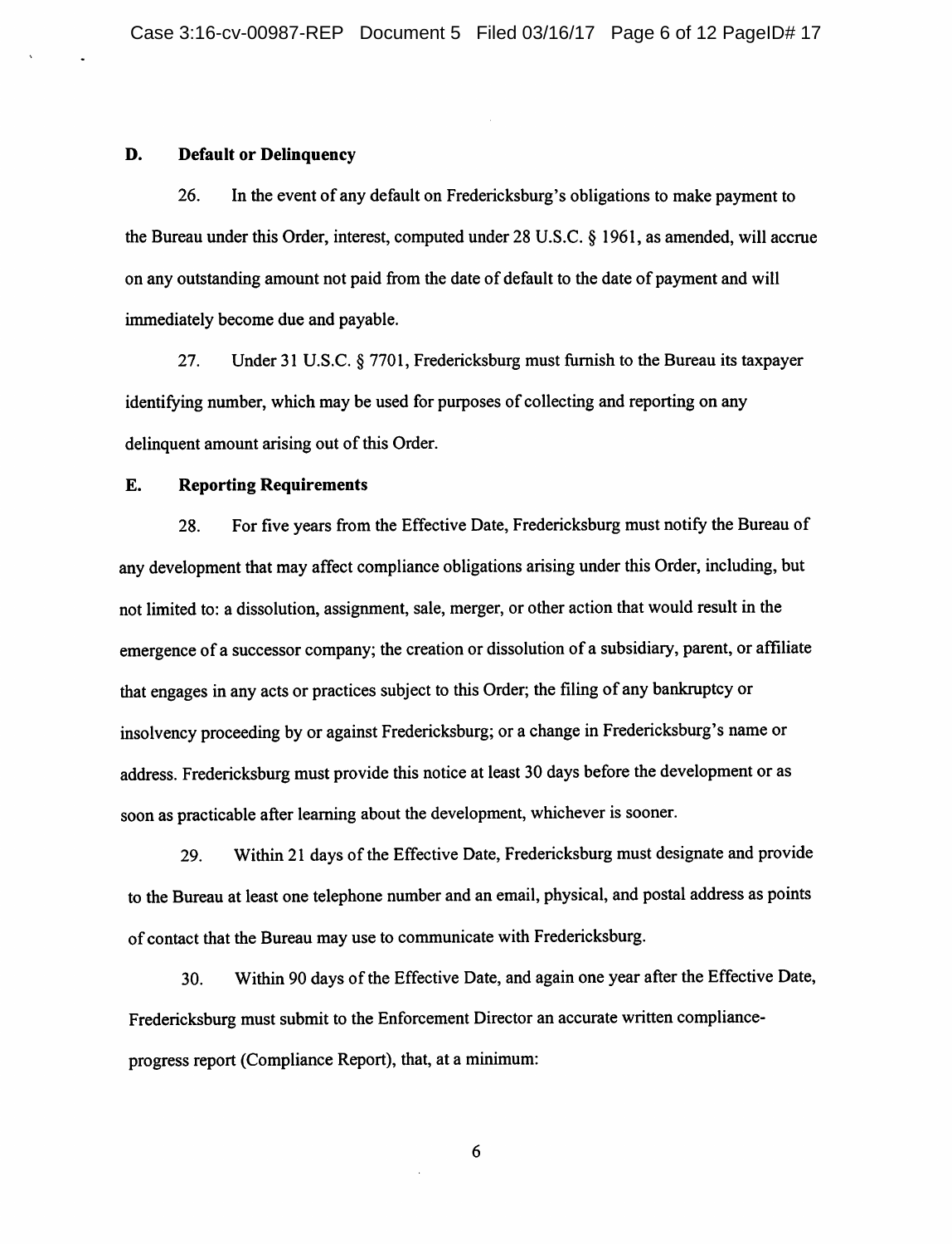a. describes in detail Fredericksburg's compliance with this Order; and

b. attaches a copy of each Order Acknowledgment obtained under Section F of this Order, unless previously submitted to the Bureau.

F. Order Distribution and Acknowledgement

31. Within seven days of the Effective Date, Fredericksburg must submit to the Enforcement Director an acknowledgment of receipt of this Order, sworn under penalty of perjury.

32. Within 30 days of the Effective Date, Fredericksburg must deliver a copy of this Order to each of its board members and executive officers, as well as any persons with responsibilities related to the injunctive relief described in Section A of this Order, whether they are managers, employees, service providers, or other agents or representatives.

33. Forfive yearsfrom the Effective Date, Fredericksburg mustdelivera copyof this Order to any business entity resulting from any change in structure referred to in Section E, any future board members and executive officers, as well as to any managers, employees, service providers, and other agents or representatives who will have responsibilities related to the injunctive relief described in Section A of this Order, before they assume their responsibilities.

34. Should Fredericksburg seek to transfer or assign all or part of its operations that are subject to this Consent Order, Fredericksburg must, as a condition of sale, obtain the written agreement of the transferee or assignee to comply with all applicable provisions of this Consent Order.

35. Fredericksburg must secure a signed and dated statement acknowledging receipt of a copyof thisOrder, ensuring that any electronic signatures complywith the requirements of

 $7\phantom{.0}$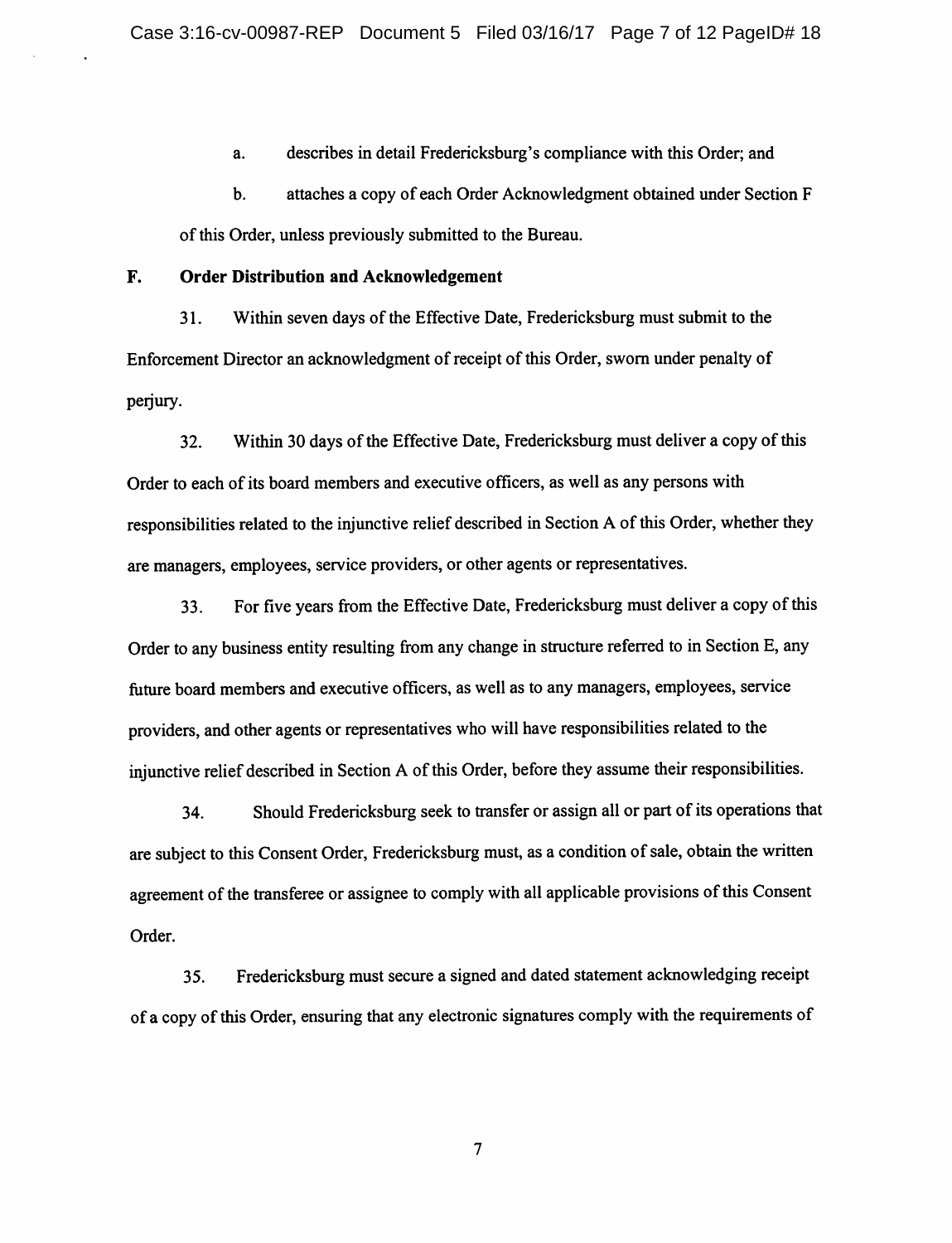the E-Sign Act, 15 U.S.C.  $\S$  7001 *et seq.*, within 30 days of delivery of the Order, from all persons receiving a copy of this Order under this Section.

## G. Recordkeeping

36. Fredericksburg must retain, for at least five years from the Effective Date, all documents and records necessary to demonstrate full compliance with each provision of this Order, including:

a. all documents and records pertaining to the Affected Consumers; and

b. all consumer-finance contracts.

37. Upon request by the Bureau, Fredericksburg must make the documents identified in paragraph 36 available to the Bureau within 30 days

## H. Notices to the Bureau

38. Unless otherwise directed in writing by the Bureau, Fredericksburg must provide to the Bureau all submissions, requests, communications, or other documents required by this Order in writing, with the subject line, "Consumer Financial Protection Bureau v. Fredericksburg Gold & Pawn, Inc., File No. 2016-1678-02," by email to Enforcement\_Compliance@cfpb.gov, and by first-class mail to:

> Assistant Director for Enforcement Consumer Financial Protection Bureau ATTENTION: Office of Enforcement 1700 G Street, N.W. Washington D.C. 20552.

# I. Cooperation with the Bureau

39. For five yearsfrom the Effective Date, Fredericksburg must cooperate fully with the Bureau in this matter and in any investigation related to or associated with the conduct described in the Complaint. Fredericksburg must provide truthful and complete information,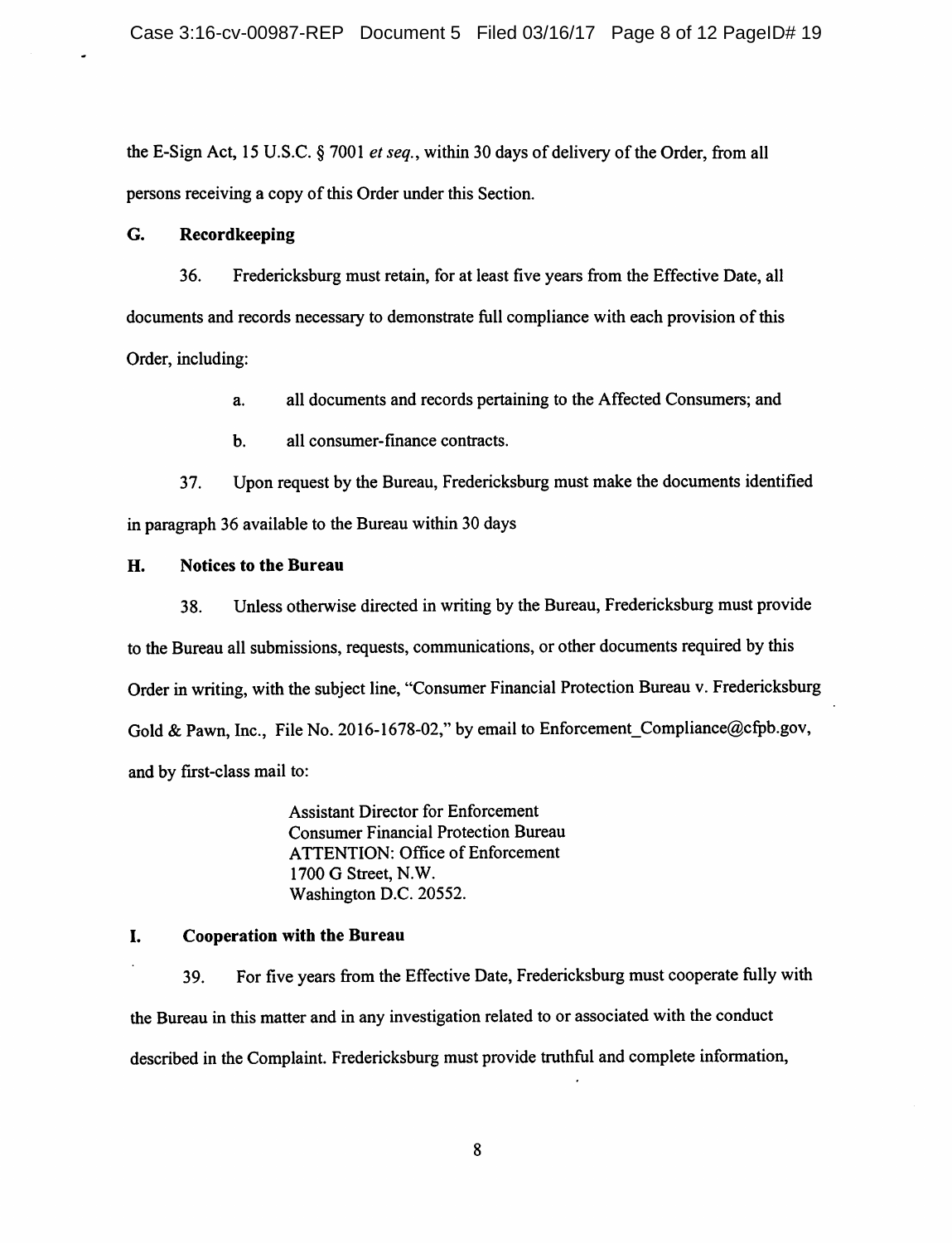evidence, and testimony. Fredericksburg must require its officers, employees, representatives, or agents to appear for interviews, discovery, hearings, trials, and any other proceedings that the Bureau may reasonably request upon 14 days written notice, or other reasonable notice, at such places and times as the Bureau may designate, without the service of compulsory process.

### J. Compliance Monitoring

40. For five years from the Effective Date, for purposes of compliance monitoring, the Bureau may communicate directly with Fredericksburg, and Fredericksburg may, at its election, have counsel present during such communications and may consult with counsel prior to responding to such communications.

41. For five years from the Effective Date, Fredericksburg must permit Bureau representatives to interview any employee or other person affiliated with Fredericksburg who has agreed to such an interview. The person interviewed may have counsel present.

42. Nothing in this Order limits the Bureau's lawfiil use of compulsory process under 12 U.S.C. § 5526 and 12 C.F.R. § 1080.6.

43. For five years from the Effective Date, Fredericksburg agrees to be subject to the Bureau's supervisory authority under 12 U.S.C. § 5514. Consistent with 12 C.F.R. § 1091.111, Fredericksburg may not petition for termination of supervision under 12 C.F.R. § 1091.113.

44. The Bureau releases and discharges Defendant Fredericksburg from all potential liability for law violations that the Bureau has or might have asserted based on the practices alleged in the Complaint, to the extent such practices occurred before the Effective Date and the Bureau knew about them as of the Effective Date. Notwithstanding this release, the Bureau may use the practices alleged in the Complaint in fiiture enforcement actions against Fredericksburg or its affihates to establish a pattern or practice of violations or the continuation of a pattern or

9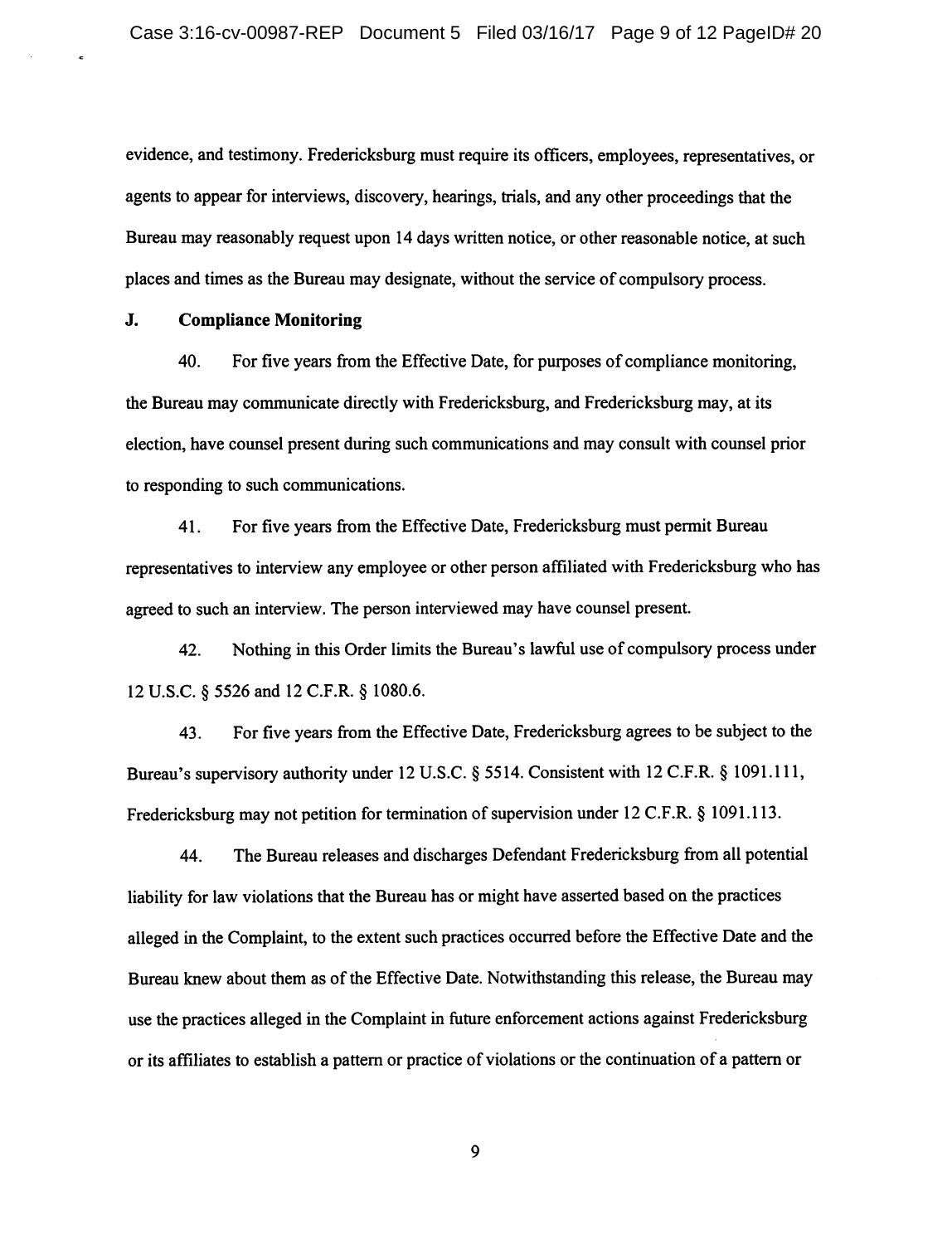practice of violations or to calculate the amount of any penalty. This release does not preclude or affect any right of the Bureau to determine and ensure compliance with the Order or to seek penalties for any violation of the Order.

# K. Retention of Jurisdiction

45. The Court shall retain jurisdiction of this matter for purposes of construction, modification, and enforcement of this Order.

# IT IS SO ORDERED.

Dated this  $\int \int$  day of <u>March</u>, 2017.

/s/ UNITED STATES DISTRICT JUDGE ROBERT E. PAYNE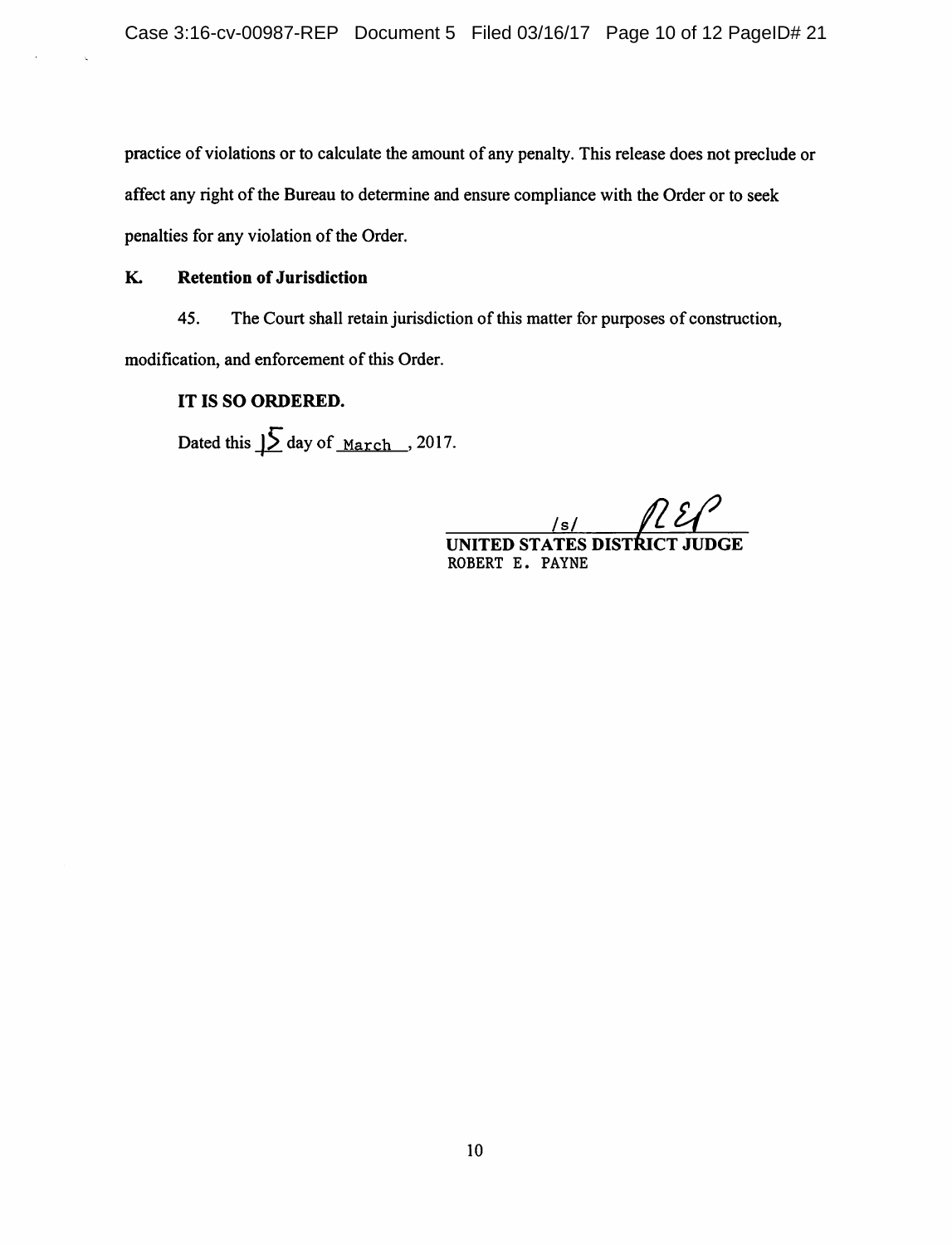Consented and agreed to:

## FOR THE CONSUMER FINANCIAL PROTECTION BUREAU:

ANTHONY M. ALEXIS Assistant Director for Enforcement

JEFFREY PAUL EHRLICH Deputy Assistant Director for Enforcement

KARA K. MILLER (VSB No. 47821) Assistant Litigation Deputy DONALD R. GORDON (D.C. Bar No. 482384)' Senior Litigation Counsel Consumer Financial Protection Bureau 1700 G Street, NW Washington, DC 20552 E-mail: kara.miller@cfpb.gov Tel.: (202) 435-7825 Fax: (202) 435-7329

Attorneys for Plaintiff Consumer Financial Protection Bureau

 $\Delta$  15

<sup>&</sup>lt;sup>1</sup> Admitted pro hac vice.